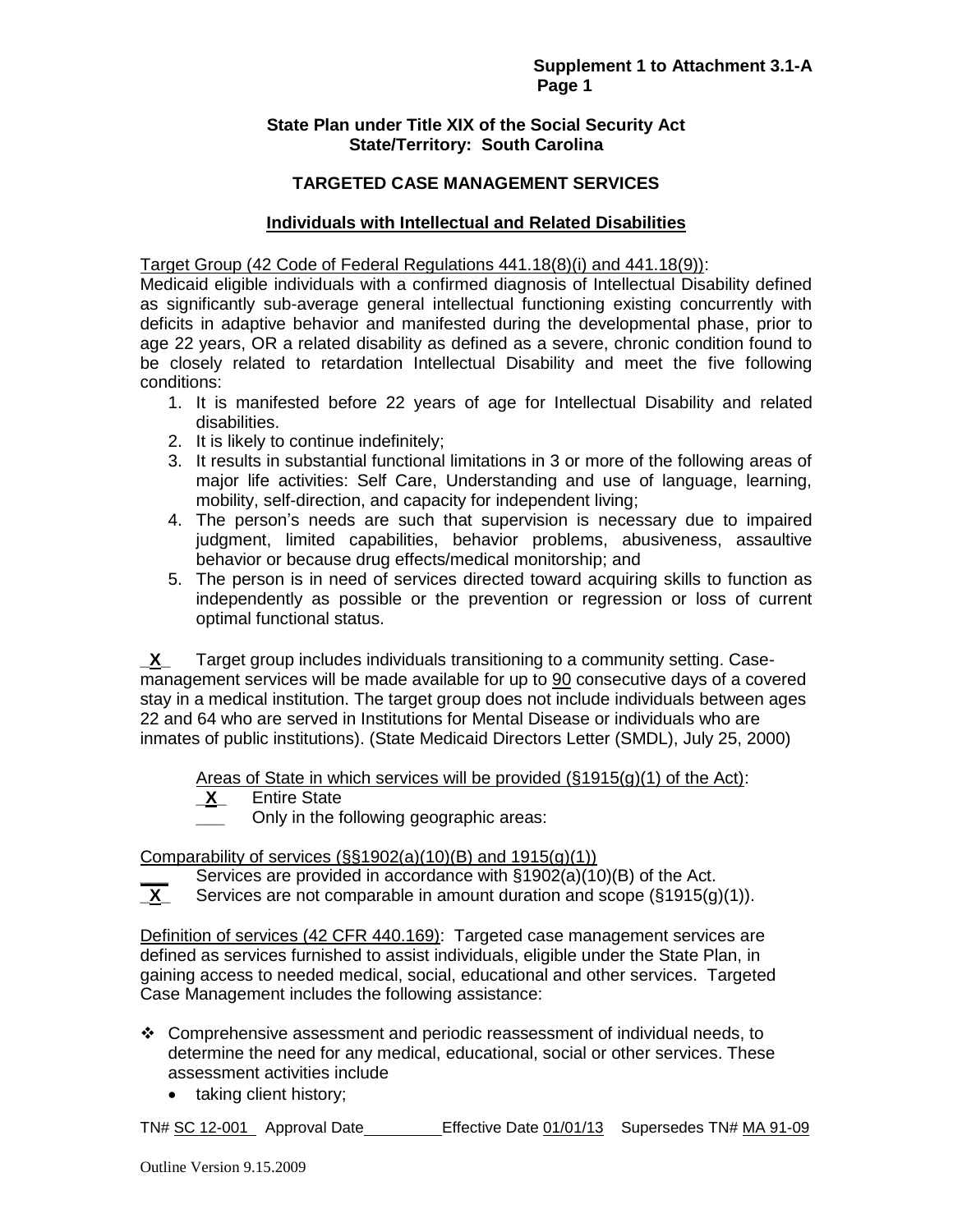### **State Plan under Title XIX of the Social Security Act State/Territory: South Carolina**

# **TARGETED CASE MANAGEMENT SERVICES**

# **Individuals with Intellectual and Related Disabilities**

- identifying the individual's needs and completing related documentation; and
- gathering information from other sources such as family members, medical providers, social workers, and educators (if necessary), to form a complete assessment of the eligible individual;
	- o Assessments shall be conducted at least every 180 days, but may occur more frequently when significant changes occur or new needs are identified.
- $\div$  Development (and periodic revision) of a specific care plan that is based on the information collected through the assessment that
	- specifies the goals and actions to address the medical, social, educational, and other services needed by the individual;
	- includes activities such as ensuring the active participation of the eligible individual, and working with the individual (or the individual's authorized health care decision maker) and others to develop those goals; and
	- identifies a course of action to respond to the assessed needs of the eligible individual;
- Referral and related activities (such as scheduling appointments for the individual) to help the eligible individual obtain needed services including
	- activities that help link the individual with medical, social, educational providers, or other programs and services that are capable of providing needed services to address identified needs and achieve goals specified in the care plan; and
- ❖ Monitoring and follow-up activities:
	- activities and contacts that are necessary to ensure the care plan is implemented and adequately addresses the eligible individual's needs, and which may be with the individual, family members, service providers, or other entities or individuals and conducted as frequently as necessary, and including at least one annual monitoring, to determine whether the following conditions are met:
		- $\circ$  services are being furnished in accordance with the individual's care plan;
		- o services in the care plan are adequate; and
		- $\circ$  changes in the needs or status of the individual are reflected in the care plan. Monitoring and follow-up activities include making necessary adjustments in the care plan and service arrangements with providers. The following monitoring requirements must be performed and documented in the record as follows:
			- Face-to-Face with the eligible individual at least once every 180 days to ensure appropriateness of continued services.; and at least one visit in the individual's natural environment to ensure appropriateness of services; and
			- Face-to-face or telephone contact with eligible individual, family member, authorized representative, or provider at

TN# SC 12-001 Approval Date Effective Date 01/01/13 Supersedes TN# New Page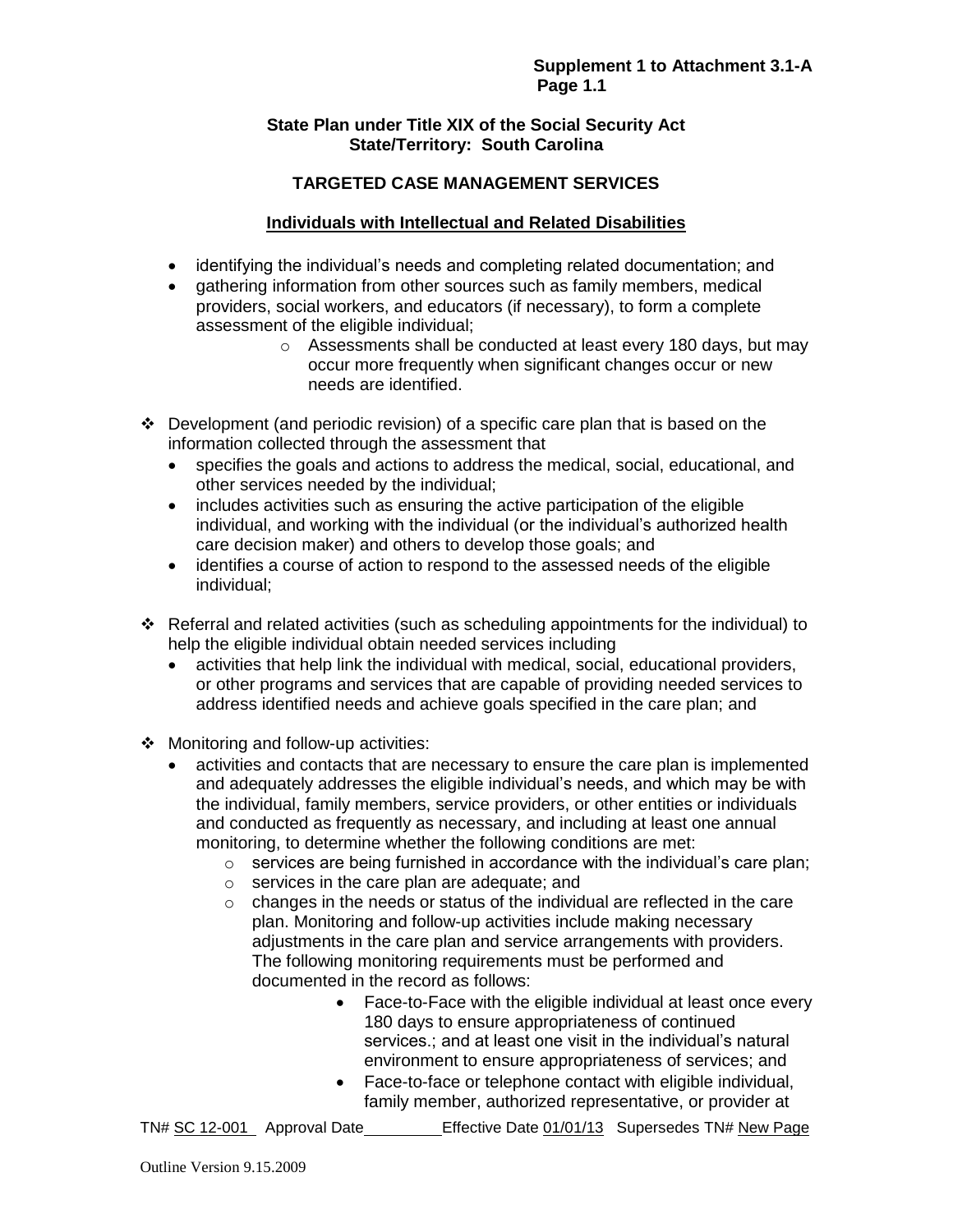### **State Plan under Title XIX of the Social Security Act State/Territory: South Carolina**

### **TARGETED CASE MANAGEMENT SERVICES**

### **Individuals with Intellectual and Related Disabilities**

least every sixty (60) days to ensure appropriateness, utilization and continued need for services.

**X** Case management includes contacts with non-eligible individuals that are directly related to identifying the eligible individual's needs and care, for the purposes of helping the eligible individual access services; identifying needs and supports to assist the eligible individual in obtaining services; providing case managers with useful feedback, and alerting case managers to changes in the eligible individual's needs. (42 CFR 440.169(e))

#### Qualifications of providers (42 CFR 441.18(a)(8)(v) and 42 CFR 441.18(b)): TCM Provider Qualifications

The provider agency/entity must have:

- An established system to coordinate services for Medicaid eligible individuals who may be covered under another program which offers components of case management or coordination similar to TCM (i.e., Managed Care, Child Welfare Services, as well as State waiver programs.);
- Demonstrated programmatic and administrative experience in providing comprehensive case management services and the ability and capability to differentiate Targeted Case Management services to be provided to the target group;
- Staff with case management qualifications;
- Established referral systems, demonstrated linkages, and referral ability with essential social and health service agencies;
- A minimum of three years providing comprehensive case management services to the target group;
- Demonstrated administrative capacity to ensure quality services in accordance with state and federal requirements;
- Complied with all State licensing and practice requirements, under Title 40 of the S.C. Code of Laws, that apply to the service;
- Demonstrated financial management capacity and system that provides documentation of services and costs in accordance with OMB A-87 principles;
- Established system to document and maintain individual case records in accordance with state and federal requirements;
- Demonstrated ability to meet state and federal requirements for documentation, billing and audits;
- Demonstrated ability to evaluate the effectiveness, accessibility, and quality of TCM services on a community-wide basis; and,

TN# SC 12-001 Approval Date \_\_\_\_\_\_\_\_\_\_\_Effective Date 01/01/13 Supersedes TN# New Page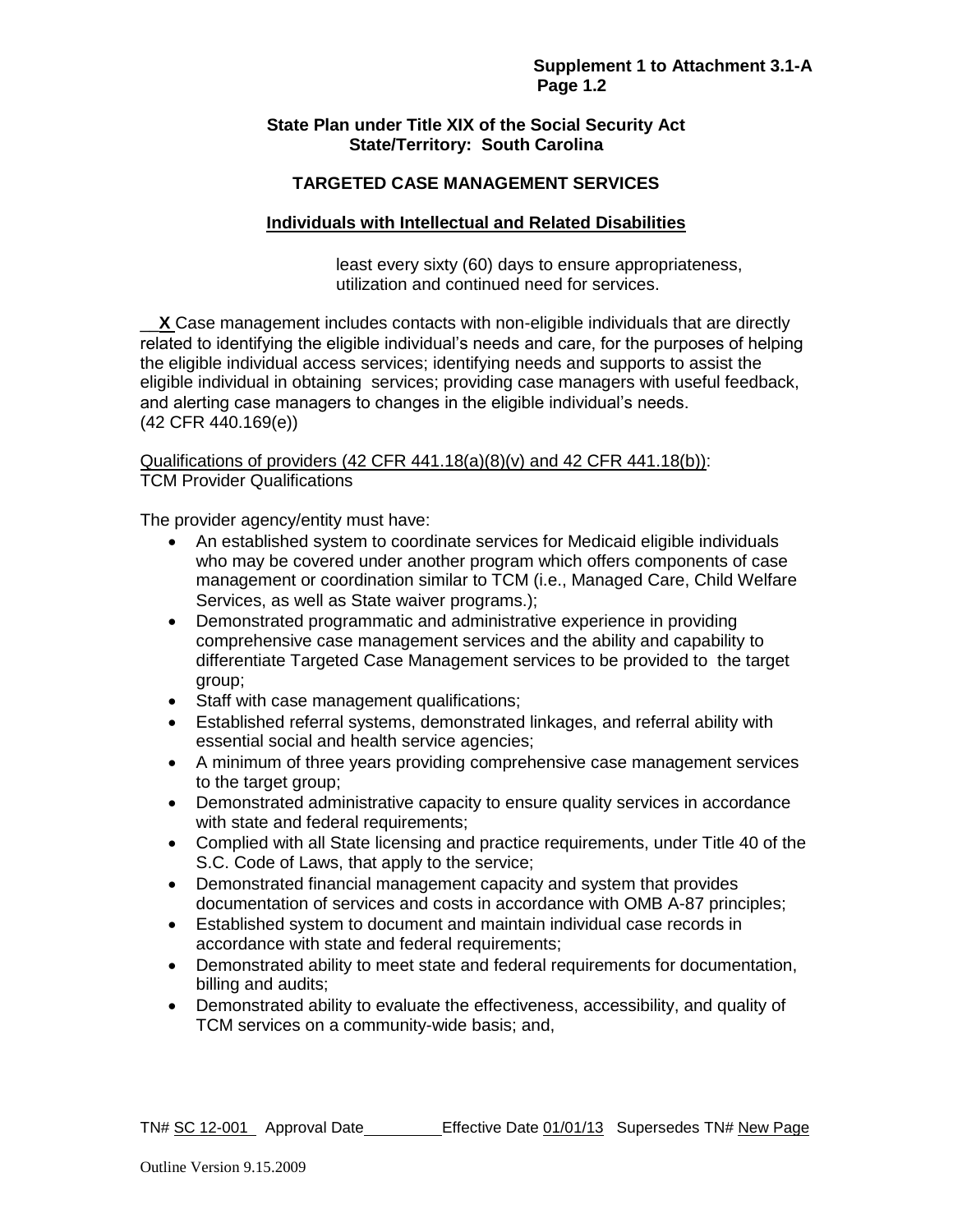### **State Plan under Title XIX of the Social Security Act State/Territory: South Carolina**

# **TARGETED CASE MANAGEMENT SERVICES**

# **Individuals with Intellectual and Related Disabilities**

- Been recognized as a business or non-profit in good standing by local municipality or the State of South Carolina; and
- Ability to secure and store all records in-state or within 25 miles of the South Carolina Border.

The Targeted Case Manager Supervisor Qualifications:

- Possess a Bachelor's degree in health or human Services from an accredited college or university and have two years of supervisory experience and two years of case management experience; and
- Be employed by the TCM Provider and not be on any State's or the Office of the Inspector General's Medicaid Exclusion List; and
- Be familiar with the resources for the service community.

The Targeted Case Manager must at a minimum:

- 1. Be employed by the TCM enrolled provider and not be on any State's or the Office of the Inspector General's Medicaid Exclusion List;
- 2. Possess baccalaureate or graduate degree from an accredited college or university in a health or human services field that promotes the physical, psychosocial, and/or vocational well-being of the individual being served and documentation of at least one year of experience working with the target population. The degree must be from an institution that is accredited by a nationally recognized educational accrediting body;
- 3. Have the ability to access multi-disciplinary staff when needed;
- 4. Have documented experience, skills, or training in:
	- a. Crisis Intervention;
	- b. Effective Communication; and,
	- c. Cultural diversity and competency.
- 5. Possess knowledge of community resources; and,
- 6. Possess a working knowledge of families and/or systems theory.

Freedom of choice (42 CFR 441.18(a)(1):

The State assures that the provision of case management services will not restrict an individual's free choice of providers in violation of section 1902(a)(23) of the Act.

- 1. Eligible individuals will have free choice of any qualified Medicaid provider within the specified geographic area identified in this plan.
- 2. Eligible individuals will have free choice of any qualified Medicaid providers of other medical care under the plan.

TN# SC 12-001 Approval Date \_\_\_\_\_\_\_\_\_\_\_Effective Date 01/01/13 Supersedes TN# New Page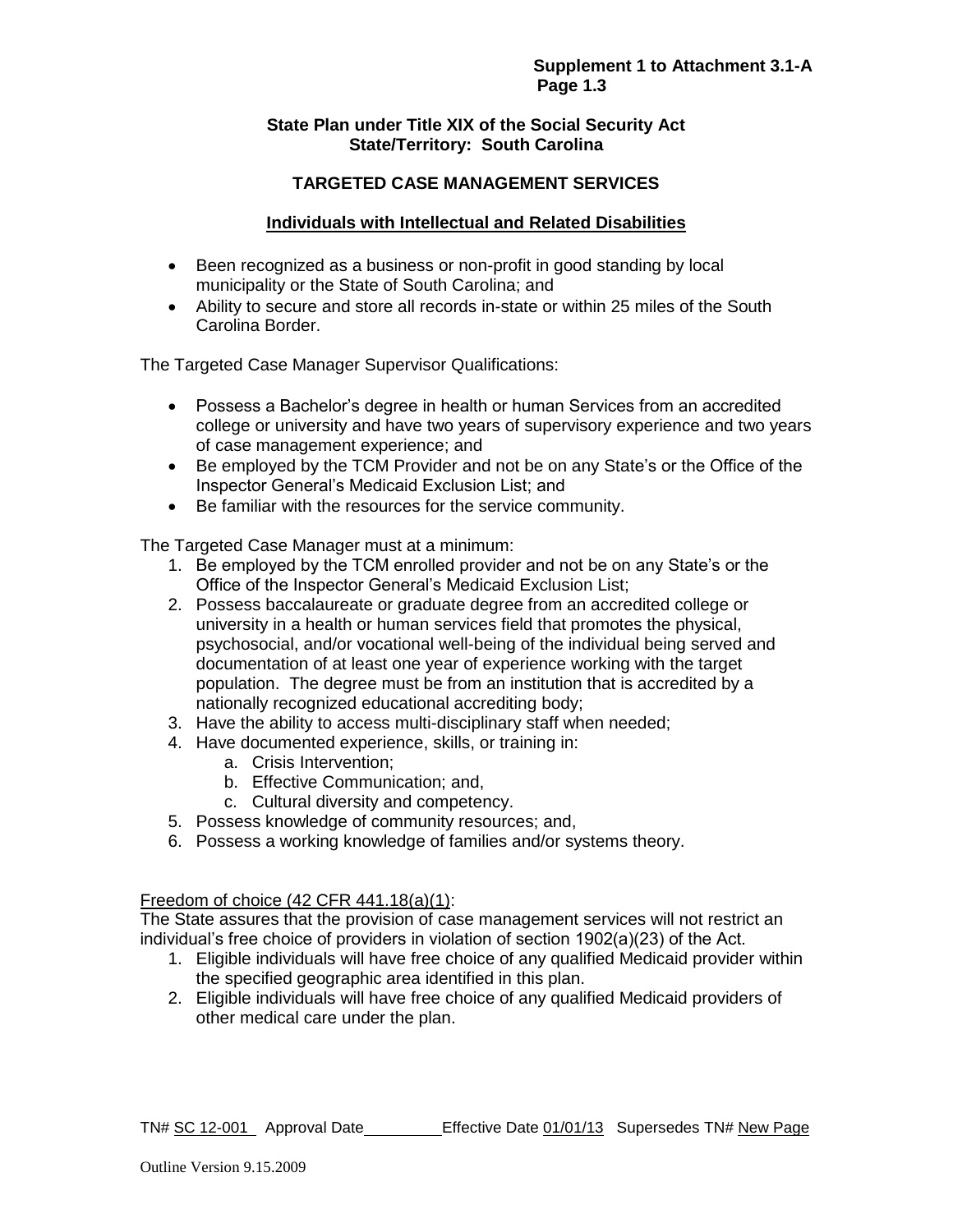### **State Plan under Title XIX of the Social Security Act State/Territory: South Carolina**

# **TARGETED CASE MANAGEMENT SERVICES**

# **Individuals with Intellectual and Related Disabilities**

#### Freedom of Choice Exception  $(\S1915(q)(1)$  and 42 CFR 441.18(b)):

**\_\_\_\_** Target group consists of eligible individuals with developmental disabilities or with chronic mental illness. Providers are limited to qualified Medicaid providers of case management services capable of ensuring that individuals with developmental disabilities or with chronic mental illness receive needed services:

# Access to Services (42 CFR 441.18(a)(2), 42 CFR 441.18(a)(3), 42 CFR 441.18(a)(6):

The State assures the following:

- Case management (including targeted case management) services will not be used to restrict an individual's access to other services under the plan.
- Individuals will not be compelled to receive case management services, condition receipt of case management (or targeted case management) services on the receipt of other Medicaid services, or condition receipt of other Medicaid services on receipt of case management (or targeted case management) services; and
- Providers of case management services do not exercise the agency's authority to authorize or deny the provision of other services under the plan.

### Payment (42 CFR 441.18(a)(4)):

Payment for case management or targeted case management services under the plan does not duplicate payments made to public agencies or private entities under other program authorities for this same purpose**.** 

### Case Records (42 CFR 441.18(a)(7)):

Providers maintain case records that document for all individuals receiving case management as follows: (i)The name of the individual; (ii) The dates of the case management services; (iii)The name of the provider agency (if relevant) and the person providing the case management service; (iv) The nature, content, units of the case management services received and whether goals specified in the care plan have been achieved; (v) Whether the individual has declined services in the care plan; (vi) The need for, and occurrences of, coordination with other case managers; (vii) A timeline for obtaining needed services; (viii) A timeline for reevaluation of the plan.

### Limitations:

Case management does not include, and Federal Financial Participation (FFP) is not available in expenditures for, services defined in §440.169 when the case management activities are an integral and inseparable component of another covered Medicaid service (State Medicaid Manual (SMM) 4302.F).

Case management does not include, and Federal Financial Participation (FFP) is not available in expenditures for, services defined in §440.169 when the case management activities constitute the direct delivery of underlying medical, educational, social, or other services to which an eligible individual has been referred, including for foster care programs, services such as, but not limited to, the following: research gathering and

TN# SC 12-001 Approval Date Effective Date 01/01/13 Supersedes TN# New Page